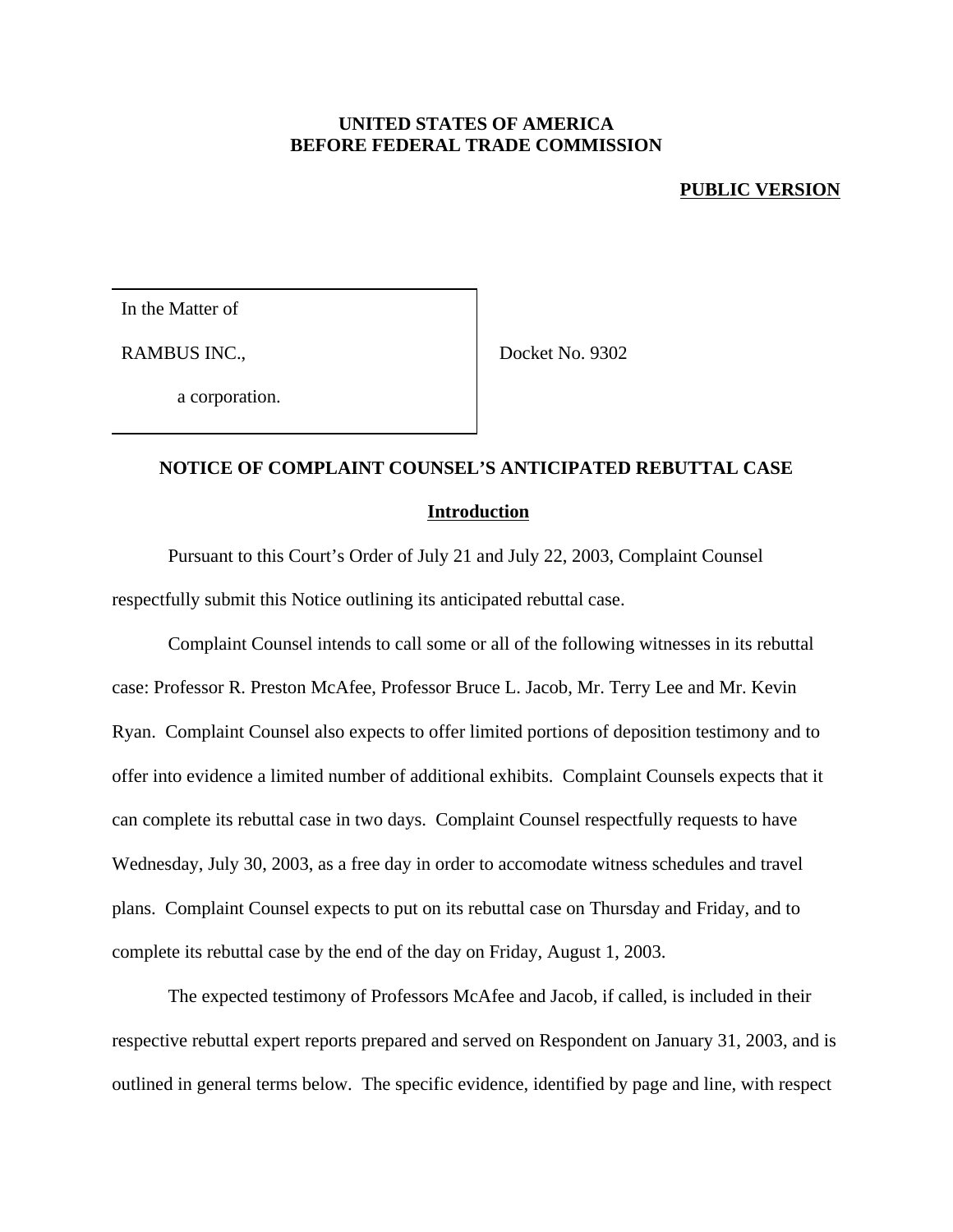to which the testimony of Mr. Terry Lee and Mr. Kevin Ryan will be offered in rebuttal is listed below. $^1$ 

**Testimony of Professor R. Preston McAfee**. We expect Professor McAfee to testify in response to the main conclusions of Professor Rapp<sup>2</sup> that there were no viable economic substitutes for the technologies in question, that Rambus's actions at JEDEC did not serve to increase its market power, that DRAM manufacturers can switch between different technologies at "low" cost, and Rambus's conduct was not anticompetitively exclusionary. We expect that Professor McAfee will testify that Professor Rapp erred in relying on both the methodology and the resulting cost numbers of previous technical expert testimony and in his own economic analysis based on those cost numbers, in his assessment of the effects of Rambus's failure to disclose at JEDEC, in his characterization and evaluation of the lock-in effects in the industry, and in his interpretation of the alleged efficiency justifications for Rambus's conduct.

We further expect Professor McAfee to testify in response to the anticipated testimony of Professor Teece<sup>3</sup> predicting what would have happened had Rambus disclosed the full scope of

<sup>&</sup>lt;sup>1</sup>Mr. Kevin Ryan was not included on Complaint Counsel's Final Witness List. Brief testimony from Mr. Ryan may be necessary to rebut testimony of Dr. Soderman relating to DDR II, as set forth in more detail below, depending on the testimony of Mr. Terry Lee on this subject. Respondent will not be harmed by the designation of Mr. Ryan at this time because Respondent deposed Mr. Ryan in this proceeding, in addition to the deposition of him conducted by attorneys for Rambus in connection with the *Micron v. Rambus* litigation.

<sup>2</sup>Complaint Counsel has not had the opportunity to review carefully the transcript of Professor Rapp's testimony. This description represents Complaint Counsel's best estimate of Professor McAfee's expected testimony at this time, subject to a more careful review of the transcript of Professor Rapp's testimony.

<sup>&</sup>lt;sup>3</sup>Professor Teece's testimony is on-going at the time of this Notice, and this description is based on Complaint Counsel's best estimate of Professor Teece's likely testimony. Complaint Counsel reserve the right to amend or supplement this description of Professor McAfee's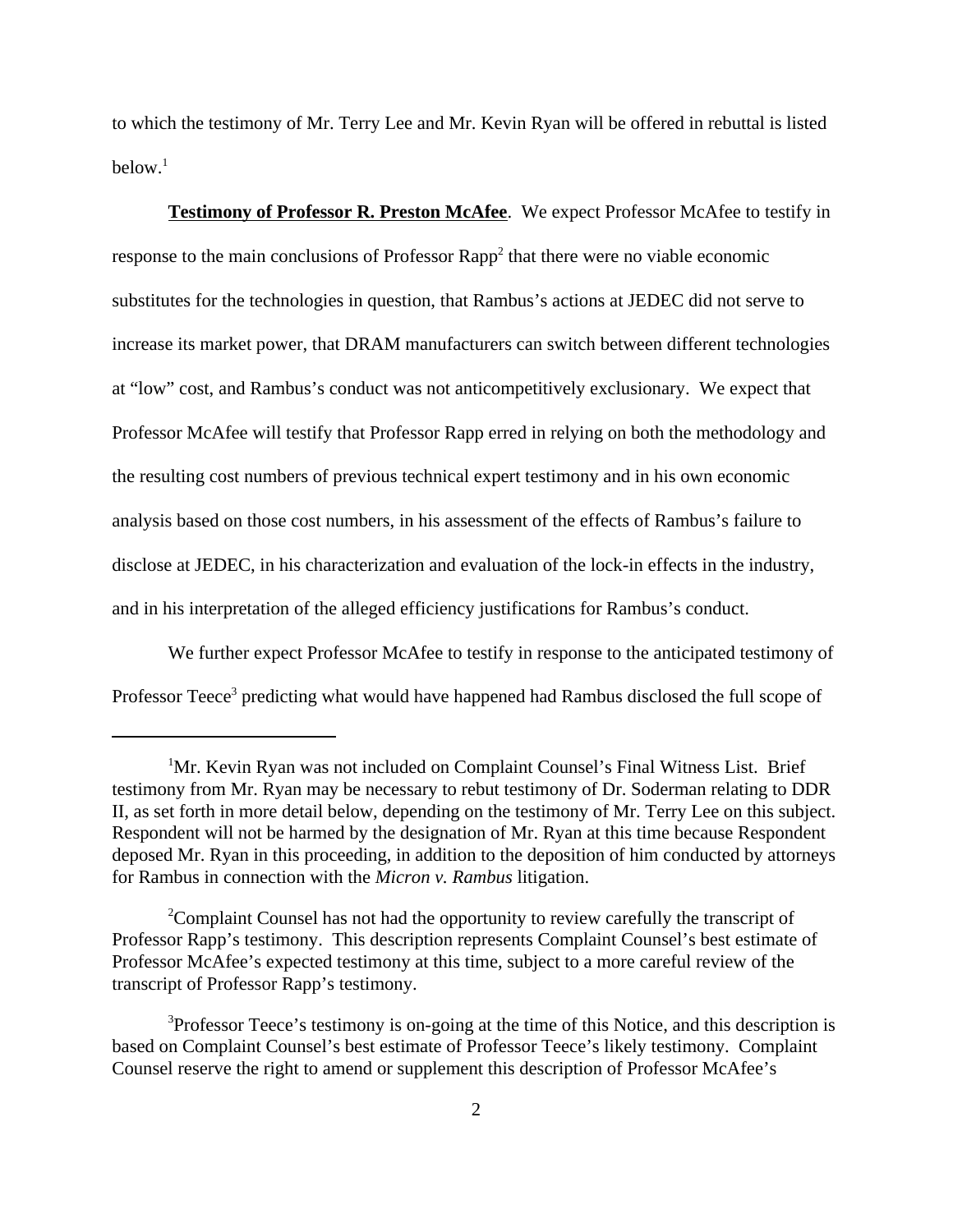its potential intellectual property at JEDEC, based on his assumptions that (1) Rambus would have submitted a RAND letter to JEDEC, (2) JEDEC would have adopted the technologies in question notwithstanding Rambus's intellectual property, even in the absence of any ex ante licensing, and (3) Rambus would have been able to charge exactly the same royalty rates as it currently has the power to demand. We expect that Professor McAfee will testify that Professor Teece's conclusions are not supported by sound economics, and that economic analysis indicates that Rambus's conduct at JEDEC served to increase its market power.

**Testimony of Professor Bruce L. Jacob.** We expect Professor Jacob to testify that his proposed alternatives of using fixed CAS latency and/or burst length would not have involved the disadvantages or expense claimed by Dr. Soderman and Mr. Geilhufe; setting CAS latency and/or burst length in the read/write command or by means of pins would not involve adding the number of pins, the increased board or controller complexity, or the increased cost projected by Mr. Geilhufe; that design of a burst terminate command is fully viable; that using a faster singleedge clock does not require conducting other operations at a faster speed; that using a faster single-edged clock would not involve significant engineering difficulties (including use of on-DIMM clock circuitry or an on-DIMM PLL/DLL); and that the proposed alternatives to dualedge clocking do not involve using both edges of the clock. In addition, Professor Jacob may also testify with respect to one or more of the issues listed below.

**Testimony of Mr. Terry Lee and Mr. Kevin Ryan.** Complaint Counsel intends to introduce testimony of Mr. Terry Lee to rebut the following testimony of Dr. Soderman and Mr. Geilhufe:

expected testimony depending on Professor Teece's actual testimony.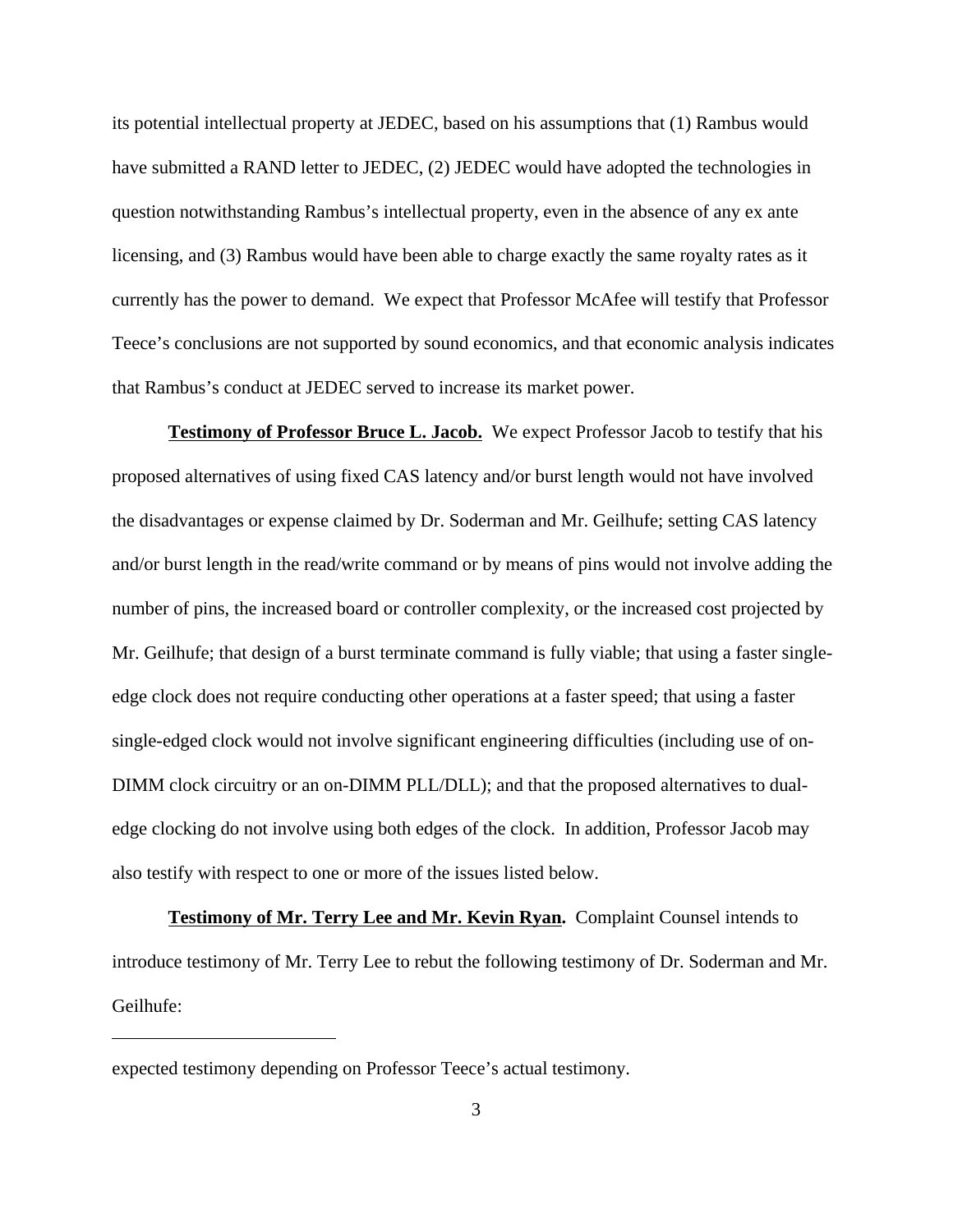- 1. it is reasonable to assume that a first-tier manufacturer would run only 20 million units of a product iteration (Geilhufe, Tr. 9562:10-9563:4; 9725:1-9726:23);
- 2. use of fixed CAS latency parts is difficult and costly because (a) based on all options contained in the JEDEC standard as adopted (and not on industry usage or practice), 3 separate parts would be required (Geilhufe, Tr. 9578:10-23, Tr. 9682:20-9683:2), (b) it would cost approximately \$100,000 more than programmable CAS latency in design costs (Geilhufe, Tr. 9575:9-21), ( c) it would require assumptions about the speed grade of the parts (Soderman, Tr. 9347:8-9348:11), (d) it would interfere with a manufacturer's ability to speed grade parts (Soderman, Tr, 9348:12-9349:15), and (e) it would add expense due to decreased die yield (Geilhufe, Tr. 9577:1-9578:9);
- 3. use of fixed burst length parts is difficult and costly because (a) based on all options in the JEDEC standard as adopted (and not on industry usage or practice), it would require 4 separate parts (Geilhufe, Tr. 9594:25-9595:3), (b) it would involve extra photo tool costs of \$50,000, and ( c) it would cost approximately \$100,000 more than programmable burst length in design costs (Geilhufe, Tr. 9594:5-12);
- 4. based on all options in the JEDEC standard as adopted (and not on industry usage or practice), use of both fixed CAS latency and fixed burst length would require 12-15 separate parts (Geilhufe, Tr. 9601:7-16);
- 5. use of fixed CAS latency would not permit the mode register to be removed from the DRAM (Geilhufe, Tr. 9736:24-9737:19);

4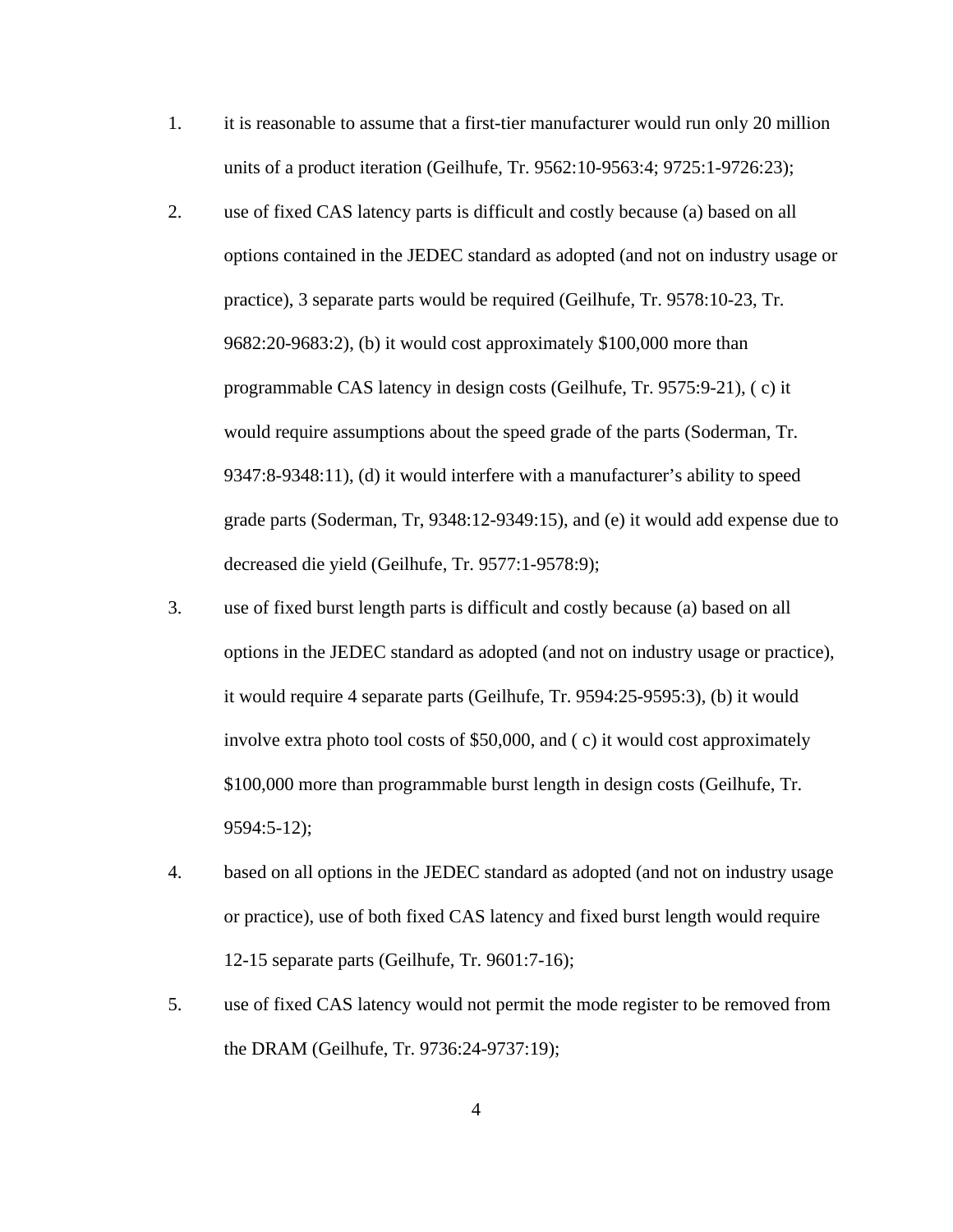- 6. (a) electrically blown fuses and anti-fuses are not reliable (Soderman, Tr. 9356:18-9357:2), (b) based on a survey of "maybe 50" out of "hundreds" of data sheets, only about 2 out of 50 SDRAMs appear to incorporate electrically blown fuses (Soderman, Tr. 9357:3-9358:1), ( c) anti-fuse technology is not generally available in DRAMs (Geilhufe, Tr. 9582:20-9583:19; Tr. 9732:11-9734:21), and (d) the use of laser blown fuses would lead to reduced yield due to speed distribution (Geilhufe, Tr. 9585:21-9586:9);
- 7. (a) based on the number of bits provided for in the JEDEC standard as adopted (and not on industry usage or practice), setting CAS latency and burst length via pins each would require three bits of information (Geilhufe, Tr. 9589:22-9590:6; 9599:8-9600:1), and (b) it would be necessary to add pins (Geilhufe, Tr. 9724:16- 21;9741:8-9742:1; Soderman, Tr. 9362:12-9363:3);
- 8. running a single edge clock at a higher frequency (a) would cause significant clock distribution problems (Soderman, Tr. 9393:20-9394:8) and (b) would require on-DIMM clock circuitry and possibly an on-DIMM PLL/DLL, which would cost \$3.80 (Geilhufe, Tr. 9609:17-9610:5);
- 9. moving the DLL to the module would cost \$3.80 for the DLL (Geilhufe, Tr. 9613:13-25);
- 10. SLDRAM was unable to design a high speed DRAM using Vernier circuitry, without an on-chip DLL (Soderman, Tr. 9412:22-9415:9); and
- 11. because the proposed alternatives didn't include circuit designs, they were poorly thought out (Geilhufe, Tr. 9673:17-9674:5).

5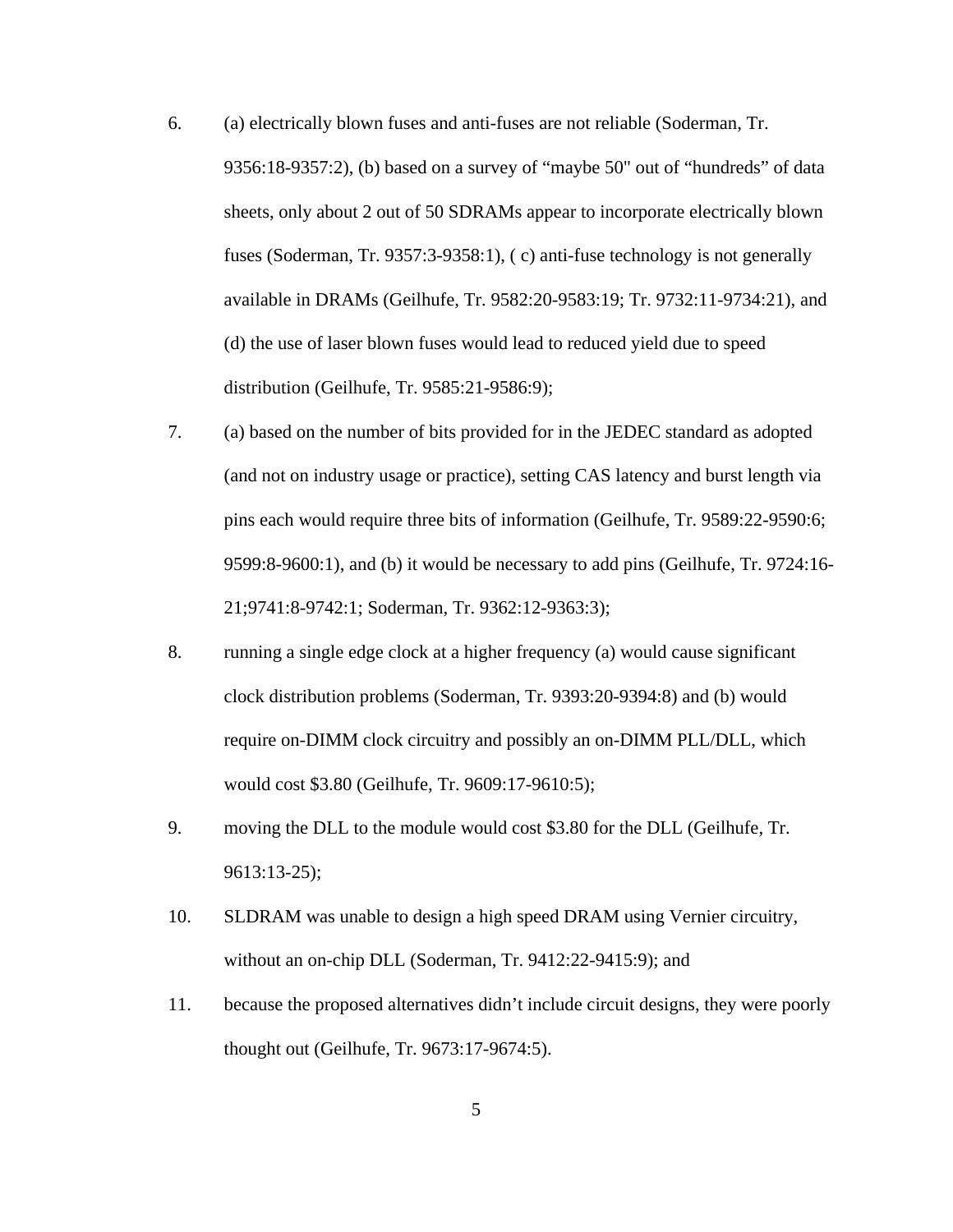In addition, Complaint Counsel intend to introduce the testimony of either Mr. Terry Lee or Mr. Kevin Ryan to rebut the following testimony of Dr. Soderman:

12. DDR II (a) expands the use of programmable CAS latency (Soderman, Tr. 9351:7-9353:3), (b) initially planned to use a single burst length, but subsequently reverted to programmable burst length (Soderman, Tr. 9369:12-23), and ( c) limits the use of the burst terminate command because of timing difficulties (Soderman, Tr. 9376:19-9377:20).

**Prior Testimony of Mr. Geoffrey Tate.** Respondent introduced testimony of Dr. Mark Horowitz to the effect that Rambus discussed the RDRAM architecture and Rambus technologies with other companies in the early 1990's. (Horowitz, Tr. 8515:6-8516:11; Horowitz, Tr. 8518:18-8529:13; Horowitz, Tr. 8535:15-8540:21; Horowitz, Tr. 8541:25-8548:1) Mr. Horowitz also testified with respect to a paper presented at an IEEE meeting by a representative of Toshiba. (Horowitz, Tr. 8552:1-8557:13) In addition, Respondent has introduced testimony of Dr. Betty Prince to the effect that she presented certain aspects of the RDRAM architecture to Samsung in 1994. (Prince, Tr. 9005:16-9009:11) To rebut any argument that disclosures of the technologies used in the RDRAM architecture were equivalent to a disclosure of the scope of Rambus's potential patent coverage, Complaint Counsel intends to offer, to supplement other evidence in the record, a 2-page designation from the trial testimony of Mr. Geoffrey Tate: pages 75:5-77:5, Trial Testimony of Mr. Geoffrey Tate, *Rambus v. Infineon* (April 25, 2001).4

<sup>&</sup>lt;sup>4</sup>This designation is in addition to Complaint Counsel's designations from the transcripts of Mr. Tate and other Rambus directors, officers and agents made as part of Complaint Counsel's case in chief. Complaint Counsel is still working with Respondent to finalize all counterdesignations, objections and responses to objections in connection with these transcripts.